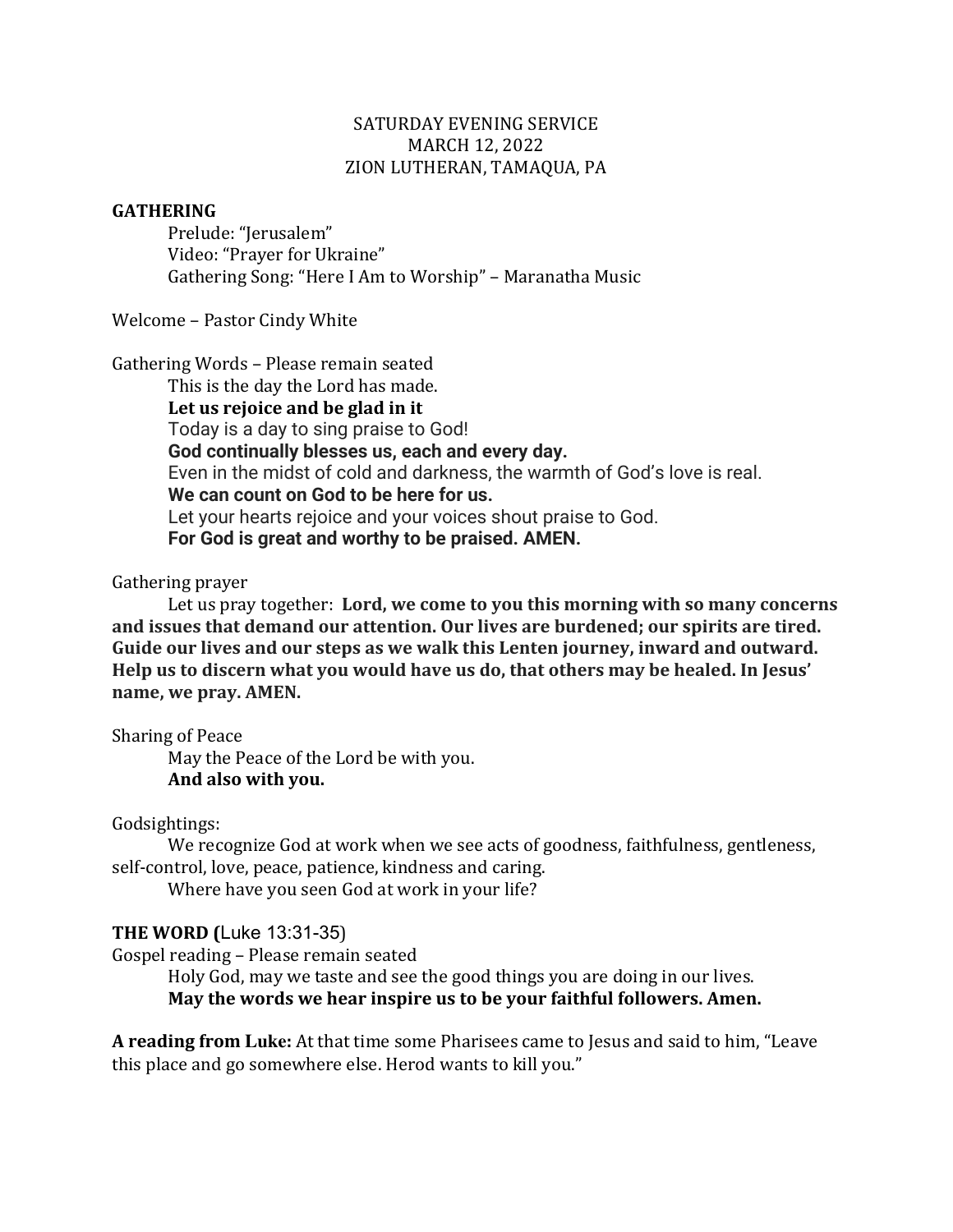He replied, "Go tell that fox, 'I will keep on driving out demons and healing people today and tomorrow, and on the third day I will reach my goal.' In any case, I must press on today and tomorrow and the next day—for surely no prophet can die outside Jerusalem!

"Jerusalem, Jerusalem, you who kill the prophets and stone those sent to you, how often I have longed to gather your children together, as a hen gathers her chicks under her wings, and you were not willing. Look, your house is left to you desolate. I tell you, you will not see me again until you say, 'Blessed is he who comes in the name of the Lord.'"

The Word of Our Lord **Thanks be to God!** 

Today's message – Pastor Cindy White

Praise song - "Beautiful Savior"

### **Praise & Prayer**

Offering our gifts

Let us pray: Lord of life and love, we offer these gifts to you. Bless them and use **them, that others might be encouraged in the faith. Gracious God, use our lives as well.** Help us share your story and pour out your love on everyone we meet. In the **name** of Christ, we pray. Amen.

Prayers of the People

For the church throughout the world and for all who proclaim the message of God's healing love. (Pause for silent prayer.) Lord in your mercy ... **Hear our prayer** 

For all the nations and peoples of the earth, and for justice, mercy, and peace. (Pause for silent prayer.) Lord in your mercy ... **Hear our prayer** 

For all who are needy, desolate, forgotten, suffering and/or lonely. (Pause for silent prayer.) Lord in your mercy ... **Hear our prayer**

For the sick in body, mind or spirit and for all who assist them with hands of healing. (Pause for silent prayer.) Lord in your mercy **Hear our prayer** 

For those burdened by anxious days and sleepless nights. (Pause for silent prayer.) Lord in your mercy ... **Hear our prayer** 

For the dying and the dead, and for those who mourn. (Pause for silent prayer.) Lord in your mercy ... **Hear our prayer**